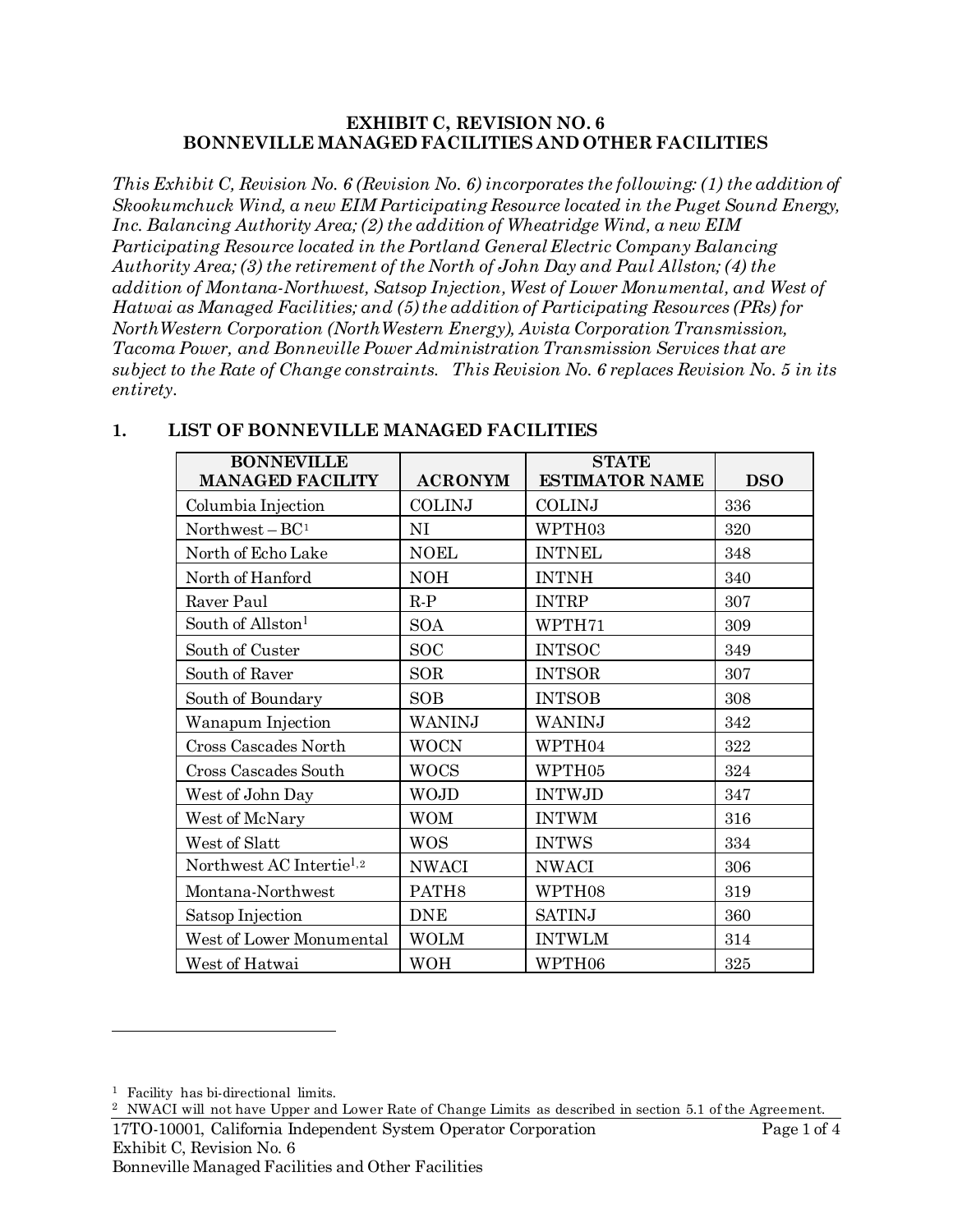Each Bonneville Managed Facility is defined in the corresponding Bonneville Dispatch Standing Order (DSO) or its successor. South of Allston is the only Bonneville Managed Facility subject to Section 5.4 of the Agreement.

**2. ADDING OR REMOVING BONNEVILLE MANAGED FACILITIES** Bonneville may add or remove Bonneville Managed Facilities to Section 1 of this Exhibit C by providing the CAISO's lead representative on the Coordinating Committee with at least 120 days' written notice. Per Section 6.1 of the Agreement, such additions or removals shall not be considered an amendment to the Agreement.

### **3. OTHER FACILITIES WHERE CAISO WILL PROVIDE BONNEVILLE WITH EIM IMPACTS PER SECTION 5.3 OF THE AGREEMENT**

| PATH/FACILITY              | <b>ACRONYM</b>     | <b>STATE ESTIMATOR NAME</b> |
|----------------------------|--------------------|-----------------------------|
| California Oregon Intertie | PATH66 (COI)       | WPTH66                      |
| Alturas Project            | PATH76 (RATS)      | WPTH76                      |
| Idaho-Northwest            | PATH <sub>14</sub> | WPTH <sub>14</sub>          |
| Hemmingway-Summer Lake     | PATH <sub>75</sub> | WPTH75                      |

Each path or facility listed in this Section 3 of Exhibit C is defined in the WECC Path Rating Catalogue.

## **4. ADDING OR REMOVING FACILITIES WHERE CAISO WILL PROVIDE BONNEVILLE WITH EIM IMPACTS PER SECTION 5.3 OF THE AGREEMENT**

The Coordinating Committee may agree to add or remove facilities listed in Section 3 of Exhibit C. These facilities may include facilities where Bonneville is not the Transmission Operator or the Transmission Provider. Per Section 6.1 of the Agreement, such additions or removals shall not be considered an amendment to the Agreement.

# **5. LIST OF EIM PARTICIPATING RESOURCES SUBJECT TO UPPER AND LOWER RATE OF CHANGE LIMITS**[3](#page-1-0)

The following EIM Participating Resources located in the PacifiCorp (PACW) Balancing Authority Area are subject to the Upper Rate of Change Limits and the Lower Rate of Change Limits: Jim Bridger, Chehalis, Goodnoe Hills, Hermiston, Leaning Juniper, Swift, and Yale.

 $\overline{a}$ 

<span id="page-1-0"></span><sup>3</sup> The resources listed in this section may be part of two BAAs. Only the portion of the resource that is in the BAA specifically listed in Section 5 above is subject to the Upper and Lower Rate of Change Limits. The portion of the resource that is in another BAA is not subject to the Upper and Lower Rate of Change Limits unless otherwise listed in Section 5.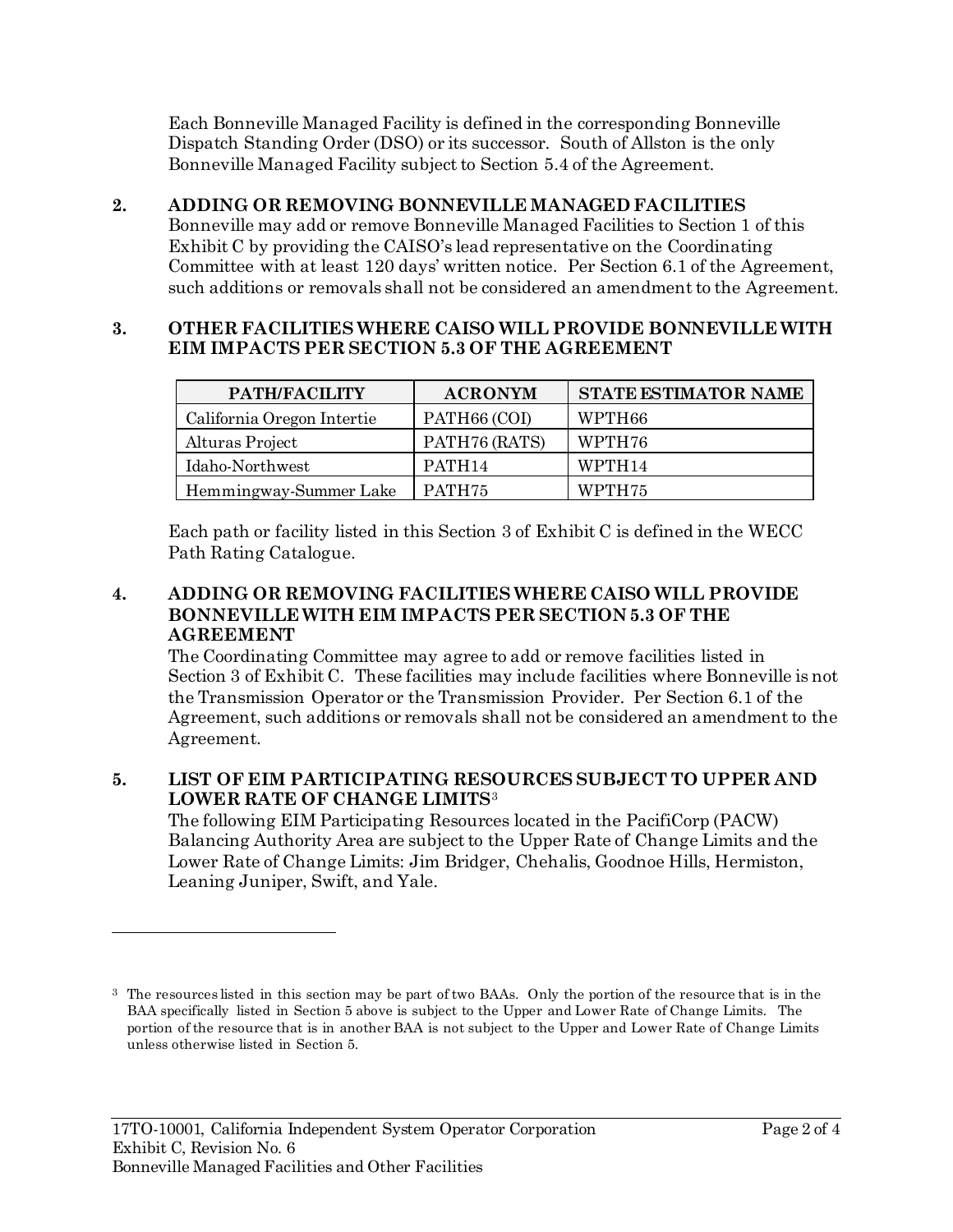The following EIM Participating Resources located in the Puget Sound Energy, Inc. (PSEI) Balancing Authority Area are subject to the Upper Rate of Change Limits and the Lower Rate of Change Limits: Encogen, Ferndale, Frederickson 1 and 2, Fredonia 1 and 2, Fredonia 3 and 4, Goldendale, Mid-C (PSEI share) [4](#page-2-0), Wells (PSEI share), Wild Horse, Mint Farm, Skookumchuck Wind, Sumas, Upper Baker 1 and 2, and Whitehorn 2 and 3.

The following EIM Participating Resources located in the Portland General Electric Company (PGE) Balancing Authority Area are subject to the Upper Rate of Change Limits and the Lower Rate of Change Limits: Beaver, Biglow Canyon<sup>[5](#page-2-1)</sup>, Boardman, Carty, Coyote, Mid-C (PGE's share) [6](#page-2-2), Wells (PGE's share), Port Westward 1, Port Westward 2, Round Butte/Pelton, Wheatridge Wind, and Tucannon<sup>7</sup>.

Powerex's APR, as described in Schedule 1 of the EIM Participating Resource Agreement between CAISO and Powerex, are subject to the Upper Rate of Change Limits and the Lower Rate of Change Limits<sup>[8](#page-2-4)</sup>.

The following EIM Participating Resources located in The City of Seattle, City Light Department (SCL) Balancing Authority Area are subject to the Upper Rate of Change Limits and the Lower Rate of Change Limits: Boundary, Ross, and Diablo[9.](#page-2-5)

The following EIM Participating Resources located in the NorthWestern Corporation (NorthWestern Energy) (NWMT) Balancing Authority Area are subject to the Upper Rate of Change Limits and the Lower Rate of Change Limits: Black Eagle Solar, Big Timber Wind, Broadwater Dam, Yellowstone Energy LP, Colstrip 3 and 4, Crooked Falls, Fairfield Wind, Gordon Butte Wind, Green Meadow Solar, Great Divide Solar, Judith Gap Wind, Magpie Solar, Dave Gates, Basin Creek, Musselshell, Mystic, River Bend Solar, South Peak Wind, Spion Kopp Wind, Stillwater Wind, South Mills Solar, Turnbull Hydro, Two Dot Wind, and Thompson Falls.

 $\overline{a}$ 

17TO-10001, California Independent System Operator Corporation Page 3 of 4 Exhibit C, Revision No. 6 Bonneville Managed Facilities and Other Facilities

<span id="page-2-0"></span><sup>4</sup> PGE and PSEI each have a share of the output of Mid-C resources owned by Grant and Chelan PUDs. These resources participate in hourly coordination and are modeled as an aggregate generation resource.

<span id="page-2-1"></span><sup>5</sup> Biglow Canyon and Tucannon will be subject to the Upper Rate of Change Limits and the Lower Rate of Change Limits upon their move to PGE's Balancing Authority, which is scheduled to occur on December 14, 2017.

<span id="page-2-2"></span><sup>6</sup> *See* FN 2.

<span id="page-2-3"></span><sup>7</sup> *See* FN 3.

<span id="page-2-4"></span><sup>8</sup> CAISO will model Powerex's APR as distributed to physical locations based on hourly generation distribution factors, and using the net EIM transfer at the BC.US Border as indicated by the sum of EIM transfers to or from the BC Hydro BAA.

<span id="page-2-5"></span><sup>9</sup> Diablo may not initially participate in the EIM. However, if or when Diablo does participate, it will be subject to the Upper Rate of Change Limits and the Lower Rate of Change Limits.